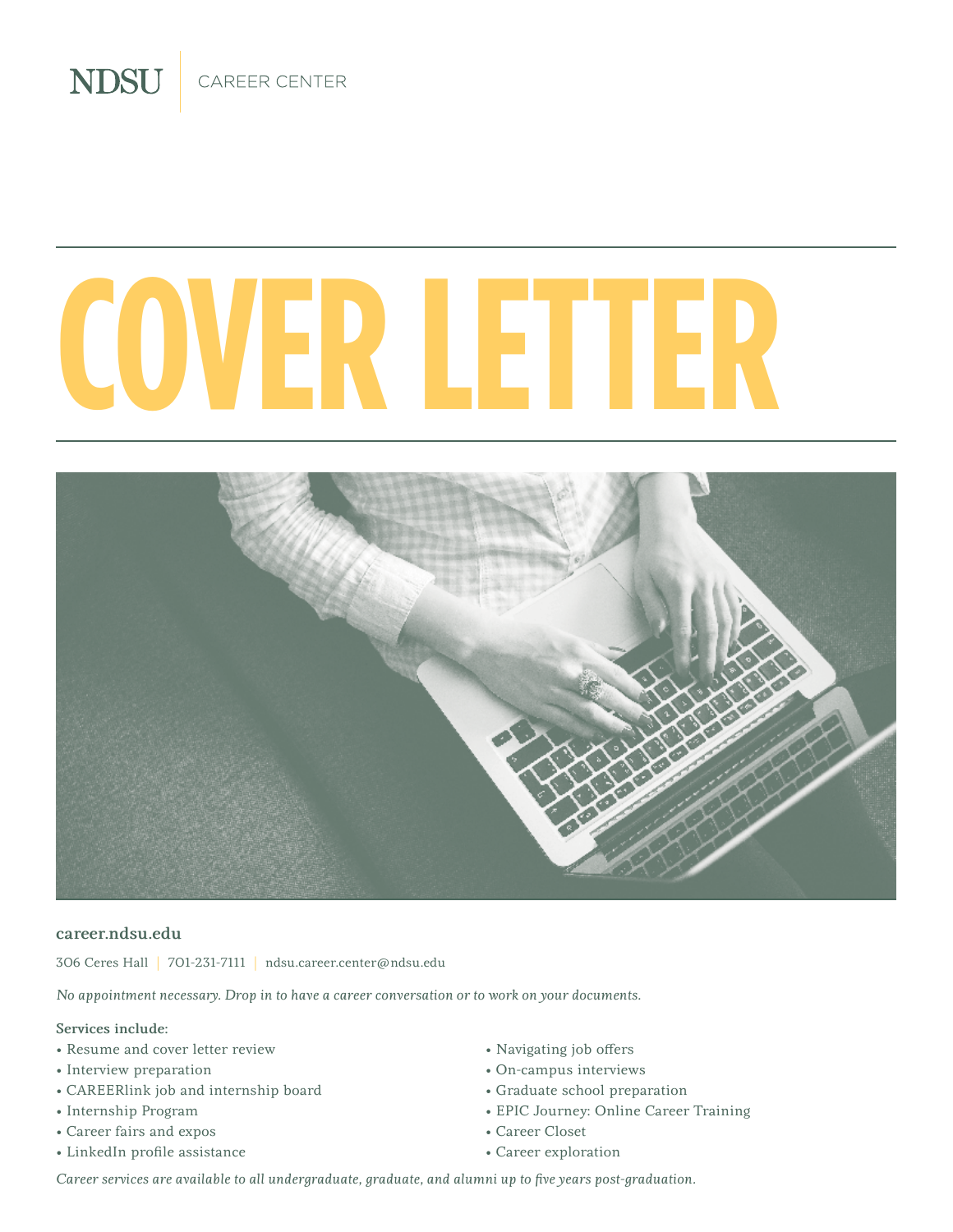## **COVER LETTER RUBRIC**

#### **COVER LETTER LEARNING OUTCOMES:**

- Produce a compelling cover letter that summarizes interest and qualifications for a targeted position in a particular organization.
- Demonstrate writing competency, which follows accepted writing conventions for the cover letter genre.

|                                                                                                                                     | 1 - Needs Improvement                                                                                                                                                                                                                                                                                                      | 3 - Average                                                                                                                                                                                                                                                                                                                                                                                                                                                                                                                                                        | 5 - Effective                                                                                                                                                                                                                                                                                                                                                                                                                                       | <b>Comments</b> |
|-------------------------------------------------------------------------------------------------------------------------------------|----------------------------------------------------------------------------------------------------------------------------------------------------------------------------------------------------------------------------------------------------------------------------------------------------------------------------|--------------------------------------------------------------------------------------------------------------------------------------------------------------------------------------------------------------------------------------------------------------------------------------------------------------------------------------------------------------------------------------------------------------------------------------------------------------------------------------------------------------------------------------------------------------------|-----------------------------------------------------------------------------------------------------------------------------------------------------------------------------------------------------------------------------------------------------------------------------------------------------------------------------------------------------------------------------------------------------------------------------------------------------|-----------------|
| <b>Presentation and Format</b><br>Visually appealing,<br>proper grammar and<br>spelling, and standardized<br>cover letter format    | $\Box$ Does not use business<br>letter format<br>$\Box$ Letter is not addressed<br>properly<br>$\Box$ Letter's header does not<br>match resume's header<br>$\Box$ Does not use appropriate<br>language/grammar for<br>the position<br>$\Box$ Multiple grammatical<br>and/or spelling errors<br>$\Box$ Visually unappealing | $\Box$ Uses business letter format.<br>but elements are incorrect<br>with date and/or employer<br>address and signature/<br>address sections<br>$\Box$ Uses a greeting and<br>addresses a person, but<br>some elements need editing<br>$\Box$ Name and contact<br>information are included in<br>header, but header does not<br>match the resume<br>$\Box$ Some of the language and<br>grammar is inappropriate<br>for the position and<br>needs editing<br>$\Box$ A few errors<br>$\Box$ Some parts are visually<br>appealing, but other parts<br>can be enhanced | $\Box$ Uses correct business<br>letter format with date and<br>employer address at the top<br>and job seeker signature/<br>address at the bottom<br>$\Box$ Uses an appropriate greeting<br>and addresses the correct<br>person and department<br>$\Box$ Header matches resume<br>and includes name and<br>contact information<br>$\Box$ Uses appropriate language<br>and grammar for the position<br>$\Box$ Error free<br>$\Box$ Visually appealing |                 |
| <b>Opening Paragraph</b><br>Why you are writing and<br>why the organization should<br>take interest in you                          | $\Box$ Does not identify position,<br>organization and purpose<br>for writing<br>$\Box$ Does not describe interest<br>in, and brief qualifications<br>for, position and/or<br>organization being targeted<br>$\Box$ Does not use transition<br>sentence to introduce<br>second paragraph                                   | $\Box$ Vague in describing<br>position, organization<br>and/or purpose for writing<br>$\Box$ Inadequately describes<br>interest in, and brief<br>qualifications for, position<br>and/or organization<br>being pursued<br>$\Box$ Weak transition into<br>second paragraph                                                                                                                                                                                                                                                                                           | $\Box$ Identifies positions,<br>organization and<br>purpose for writing<br>$\Box$ Describes interest in, and<br>brief qualifications for,<br>position and organization<br>being pursued<br>$\Box$ Uses a transition sentence<br>to effectively introduce<br>second paragraph                                                                                                                                                                        |                 |
| <b>Middle Paragraph(s)</b><br>Present relevant<br>qualifications, experience<br>and skills related to the<br>position/organizations | $\Box$ Does not describe ways to<br>contribute to the position/<br>organization based on<br>relevant experience and<br>qualifications<br>$\Box$ Does not illustrate<br>contributions referenced<br>in opening paragraph<br>in a relevant and/or<br>measurable way                                                          | $\Box$ Inadequately describes one<br>to three ways to contribute<br>to the position/organization<br>based on relevant experience<br>and qualifications<br>$\Box$ Illustrations of<br>contributions referenced<br>in opening paragraph are<br>not relevant enough or<br>measurable enough                                                                                                                                                                                                                                                                           | $\Box$ Describes two to three<br>ways to contribute to the<br>position/organization based<br>on relevant eperience and<br>qualifications<br>$\Box$ Illustrates—using<br>examples-relevant,<br>measurable contributions<br>to organizations referenced<br>in opening paragraph                                                                                                                                                                       |                 |
| <b>Closing Paragraph</b><br>Wrap-up/action                                                                                          | $\Box$ Does not thank reader<br>$\Box$ Does not express interest in<br>a meeting or conversation                                                                                                                                                                                                                           | $\Box$ Thank you statement<br>and/or expression of<br>interest for a meeting or<br>conversation needs editing                                                                                                                                                                                                                                                                                                                                                                                                                                                      | $\Box$ Thanks reader for<br>considering him/her<br>$\Box$ Expresses interest in a<br>meeting or conversation                                                                                                                                                                                                                                                                                                                                        |                 |

This rubric was created using guidelines from the NACE (National Association of Colleges and Employers) community. NACE is a consortium of more than 3,000 university relations, recruiting professionals and business affiliates. It is the leading source of information on the employment of the college educated, and forecasts hiring and trends in the job market; tracks starting salaries, recruiting and hiring practices, and student attitudes and outcomes; and identifies best practices and benchmarks.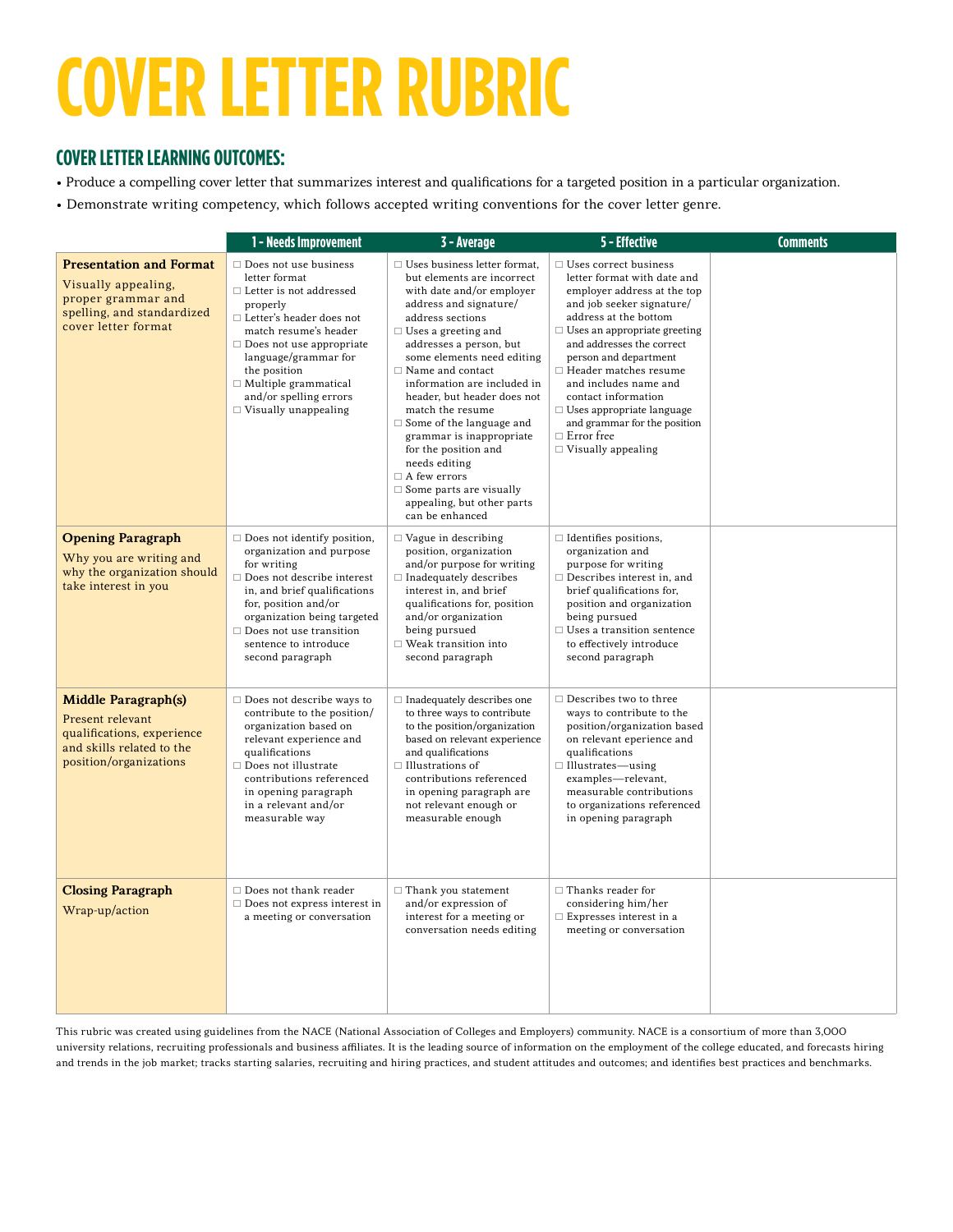**COVER LETTERS** Definition: A professional letter introducing another document.<br>A letter of application summarizes qualifications for<br>employment and introduces a resume. A letter of application summarizes qualifications for employment and introduces a resume.

#### **COVER LETTER ESSENTIALS**

#### • Focus

Well-written professional document created for a specific company and addressed to a specific person/department/company

#### • Balance

Document must look good on a page 1 page - Font size: 10-12 pt. Font styles: Calibri, New Times Roman, Arial

• Error-free

#### **COVER LETTER GUIDELINES**

• Address position requirements Identify skills, core attributes, experiences, etc., that show your value to the reader – what you can do for the employer.

#### • Strong closing

Express an interest in participating in an interview to discuss your qualifications in greater detail.

*Use the same heading as your resume or:* Street Address City, State Zip Month, Day, Year

Name of Recruiter Title of Recruiter Employer's Name Employer's Street Address City, State Zip

#### **SALUTATION**

Dear Dr./Mr./Ms. *(recruiter's last name followed with a colon or comma):*

#### OPENING PARAGRAPH *(why you are writing)*

- Identify the position for which you are applying and/or state the intent of your letter. Identify two or three elements of the position, organization, or both that interest you and which you have experience or knowledge.
- Use a transitional sentence to introduce the second paragraph.

#### MIDDLE PARAGRAPH(S) *(qualifications)*

- Identify two or three ways you could successfully contribute to the overall functioning or growth of the company.
- Explain how your academic background makes you a qualified candidate for the position.
- If you have some practical experience, point out specific achievements or unique qualifications that evolved from it.
- Illustrate relevant knowledge and qualifications by providing at least one example of a time you used the specific knowledge or skill.
- Include a summary statement about your interest in the company and your ability to transfer your academic knowledge/work experience into a professional position.

#### CLOSING PARAGRAPH *(wrap-up/action)*

- Express an interest in participating in an interview to discuss your qualifications in greater detail.
- Provide your contact information.
- If applicable, make a statement that will encourage a response. For example, you can say you will be in town on a certain date and would like to schedule an appointment or you will call on a certain date.
- Thank the person for his/her time and consideration.

#### COMPLIMENTARY CLOSE

- Examples may include: Sincerely or Respectfully (always followed by a comma)
- Your name should appear with three blank lines below the complimentary close, and your signature should appear in the blank space.
- Note: The word "enclosure(s)" should appear beneath your name if you are sending any additional information (resume, etc.)